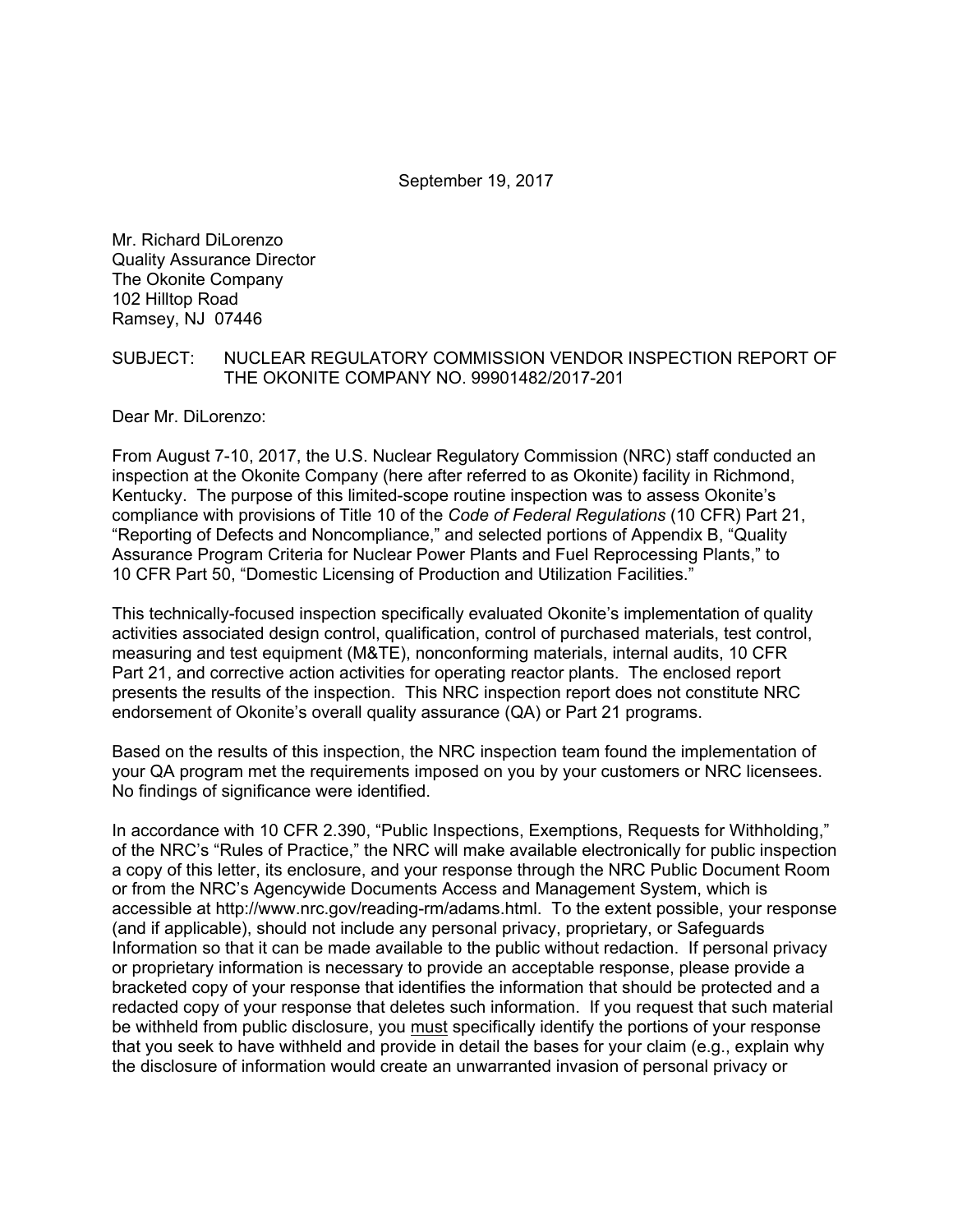provide the information required by 10 CFR 2.390(b) to support a request for withholding confidential commercial or financial information). If Safeguards Information is necessary to provide an acceptable response, please provide the level of protection described in 10 CFR 73.21, "Protection of Safeguards Information: Performance Requirements."

Sincerely,

# */RA/*

Terry W. Jackson, Chief Quality Assurance Vendor Inspection Branch-1 Division of Construction Inspection and Operational Programs Office of New Reactors

Docket No.: 99901482

Enclosure: Inspection Report No. 99901482/2017-201 and Attachment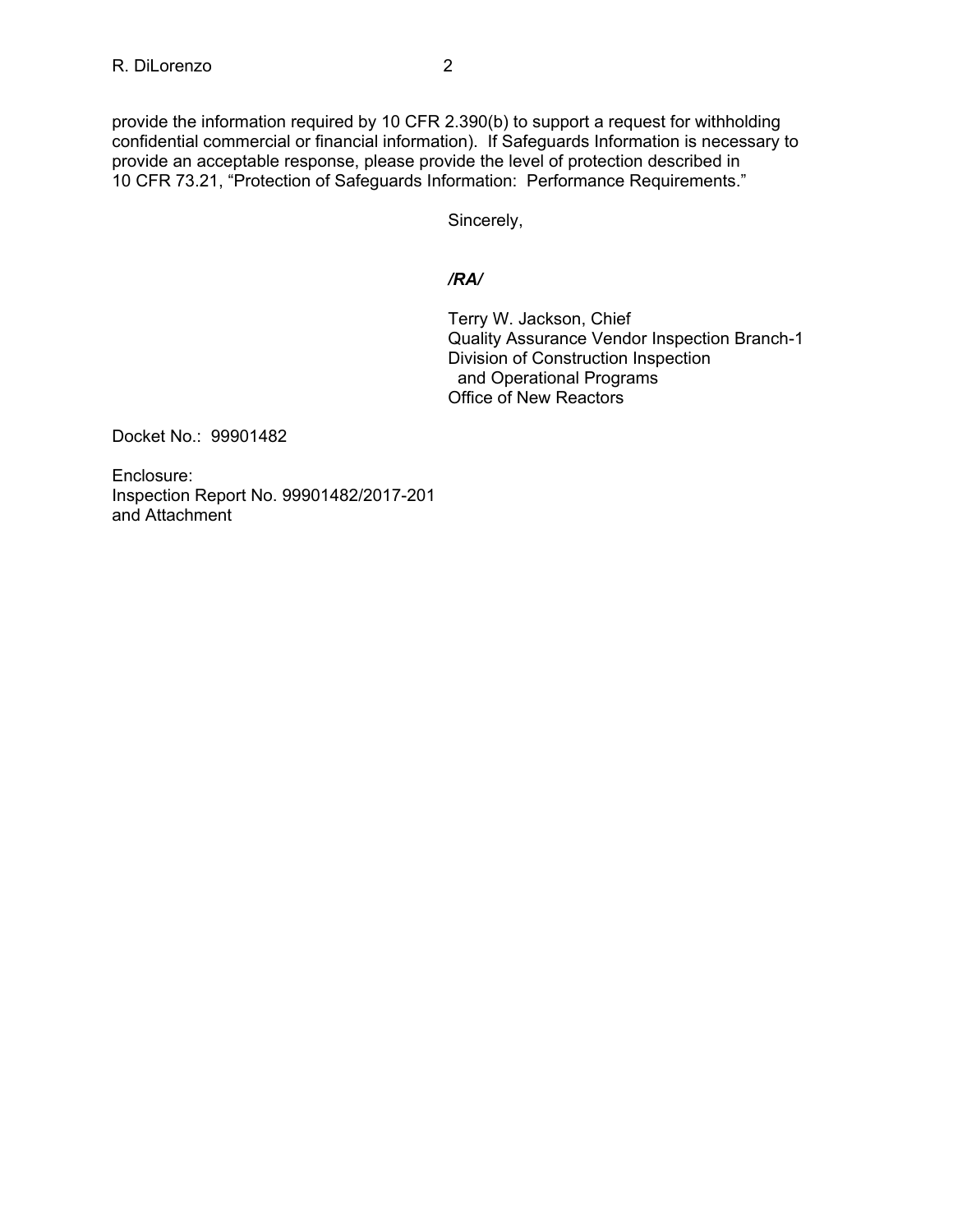### SUBJECT: NUCLEAR REGULATORY COMMISSION VENDOR INSPECTION REPORT OF THE OKONITE COMPANY NO. 99901482/2017-201

Dated: September 19, 2017

DISTRIBUTION: **ASakadales** SRay NRO\_DCIP\_Distribution ConE Resource dilorenzo@okonite.com marriner@okonite.com

|               | <b>ADAMS Accession No.: ML17251B099</b> | *via e-mail | <b>NRO-002</b> |  |
|---------------|-----------------------------------------|-------------|----------------|--|
|               | <b>OFFICE   NRO/DCIP</b>                | NRO/DCIP    | NRO/DCIP       |  |
| <b>NAME</b>   | <b>JHeath</b>                           | JJacobson*  | NSavwoir*      |  |
| <b>DATE</b>   | 09/11/17                                | 09/12/17    | 09/12/17       |  |
| <b>OFFICE</b> | NRR/DE                                  | NRO/DCIP    |                |  |
| <b>NAME</b>   | SRay*                                   | TJackson    |                |  |
| <b>DATE</b>   | 09/11/17                                | 09/19/17    |                |  |
|               |                                         |             |                |  |

**OFFICIAL RECORD COPY**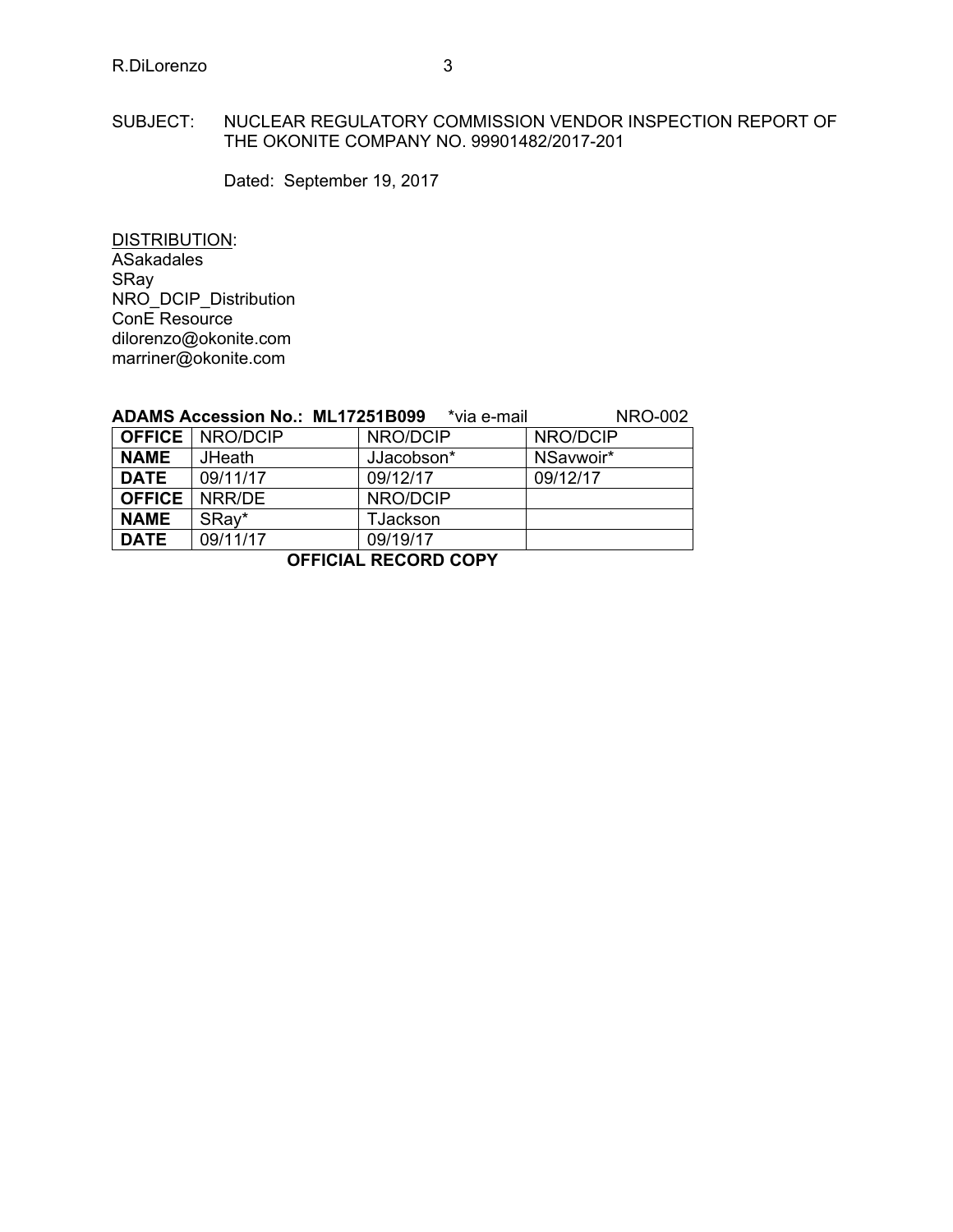### **U.S. NUCLEAR REGULATORY COMMISSION OFFICE OF NEW REACTORS DIVISION OF CONSTRUCTION INSPECTION AND OPERATIONAL PROGRAMS VENDOR INSPECTION REPORT**

| Docket No.:                       | 99901482                                                                                                                                                          |                                                                                  |  |
|-----------------------------------|-------------------------------------------------------------------------------------------------------------------------------------------------------------------|----------------------------------------------------------------------------------|--|
| Report No.:                       | 99901482/2017-201                                                                                                                                                 |                                                                                  |  |
| Vendor:                           | The Okonite Company<br>1740 Berea Road<br>Richmond, KY 40475                                                                                                      |                                                                                  |  |
| Vendor Contact:                   | <b>Richard DiLorenzo</b><br><b>Quality Assurance Director</b><br>Dilorenzo@okonite.com<br>(201) 825-0300                                                          |                                                                                  |  |
| <b>Nuclear Industry Activity:</b> | Okonite is a manufacturer of Class 1E low and medium voltage<br>power and instrumentation cable. The Okonite manufacturing<br>plant is located in Richmond, KY.   |                                                                                  |  |
| <b>Inspection Dates:</b>          | August 7-10, 2017                                                                                                                                                 |                                                                                  |  |
| Inspectors:                       | Jermaine Heath<br>Jeffrey Jacobson<br>Nicholas Savwoir<br>Sheila Ray                                                                                              | NRO/DCIP/QVIB-1 Team Leader<br>NRO/DCIP/QVIB-1<br>NRO/DCIP/QVIB-1<br>NRR/DE/EENB |  |
| Approved by:                      | Terry Jackson, Chief<br>Quality Assurance Vendor Inspection Branch-1<br>Division of Construction Inspection<br>and Operational Programs<br>Office of New Reactors |                                                                                  |  |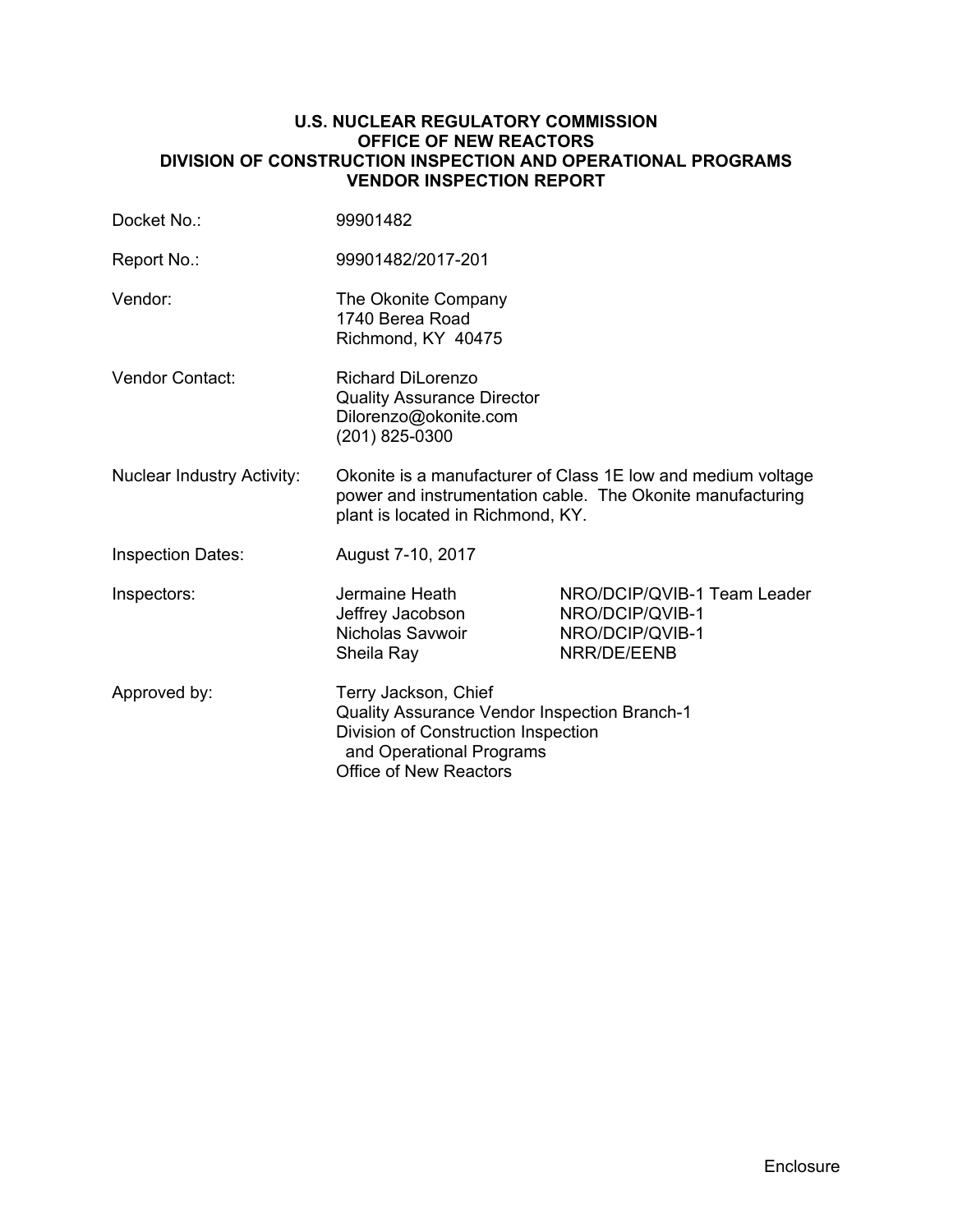# **EXECUTIVE SUMMARY**

The Okonite Company 99901482/2017-201

From August 7 to August 10, 2017, the U.S. Nuclear Regulatory Commission (NRC) staff conducted a vendor inspection at the Okonite Company (hereafter referred to as Okonite) manufacturing facility in Richmond, Kentucky, to verify that it implemented an adequate quality assurance (QA) program that complies with the requirements of Appendix B, "Quality Assurance Criteria for Nuclear Power Plants and Fuel Reprocessing Plants," to Title 10 of the *Code of Federal Regulations* (10 CFR) Part 50, "Domestic Licensing of Production and Utilization Facilities." In addition, the NRC inspection team also verified that Okonite implemented a program under 10 CFR Part 21, "Reporting of Defects and Noncompliance," that met the NRC's regulatory requirements.

This technically-focused inspection specifically evaluated Okonite's implementation of quality activities associated with design control, qualification testing, control of purchased materials, test controls, measuring and test equipment (M&TE), nonconforming materials, internal audits, 10 CFR Part 21, and corrective action activities for operating reactor plants. The enclosed report presents the results of the inspection. This NRC inspection report does not constitute NRC endorsement of Okonite's overall QA or Part 21 programs.

These regulations served as the bases for the NRC inspection:

- Appendix B to 10 CFR Part 50
- 10 CFR Part 21

During the course of this inspection, the NRC inspection team implemented the following Inspection Procedures (IP):

- IP 43002, "Routine Vendor Inspections"
- IP 43004, "Inspection of Commercial-Grade Dedication Programs"
- IP 36100, "Inspection of 10 CFR Part 21 and Programs for Reporting Defects and Noncompliance"

This was the first NRC inspection of Okonite's manufacturing facility located in Richmond, Kentucky. The NRC inspection team concluded that Okonite's QA policies and procedures comply with the applicable requirements of Appendix B to 10 CFR Part 50 and 10 CFR Part 21, and that Okonite's personnel are implementing these policies and procedures effectively.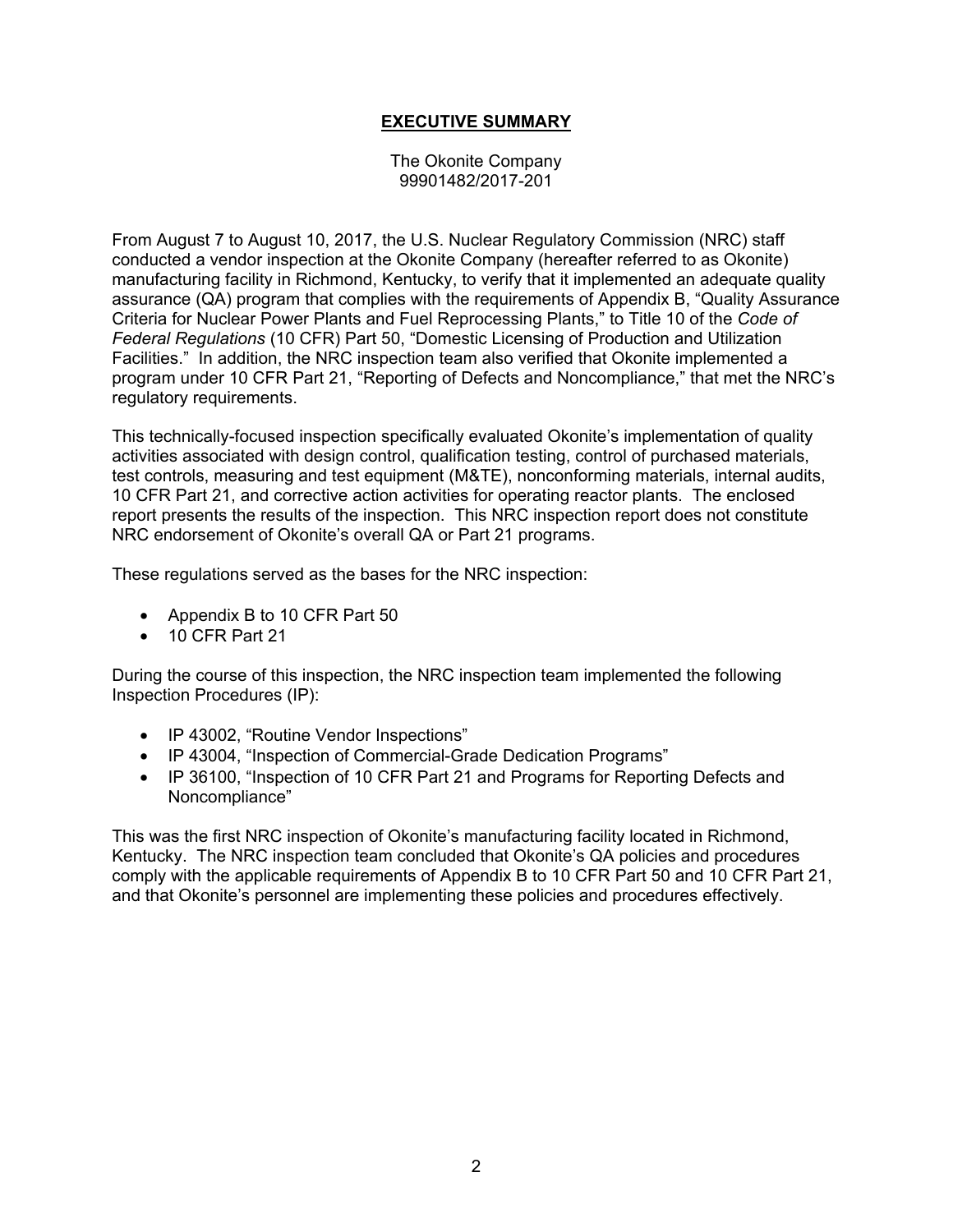The results of this inspection are summarized below.

### 10 CFR Part 21 Program Implementation

The NRC inspection team concluded that Okonite established a 10 CFR Part 21 program in accordance with the regulatory requirements of 10 CFR Part 21. No findings of significance were identified.

#### Design Control and Qualification

The NRC inspection team determined that the implementation of Okonite's program for design and qualification was consistent with the regulatory requirements Criterion III, "Design Control," of Appendix B to 10 CFR Part 50. No findings of significance were identified.

#### Control of Purchased Material

The inspectors determined that Okonite was properly controlling their purchased materials consistent with the regulatory requirements of Criterion VII, "Control of Purchased Material, Equipment, and Services," of Appendix B to 10 CFR Part 50. No findings of significance were identified.

#### Inspection and Test Control

The NRC inspection team determined that the implementation of Okonite's programs for inspection and testing were consistent with the regulatory requirements of Criterion X, "Inspections," and Criterion XI, "Test Control," of Appendix B to 10 CFR Part 50. No findings of significance were identified.

#### Control of Measuring and Test Equipment (M&TE)

The NRC inspection team concluded that Okonite has established control of M&TE in accordance with the regulatory requirements of Criterion XII, "Control of Measuring and Test Equipment," of Appendix B to 10 CFR Part 50. No findings of significance were identified.

#### Nonconformance Control and Corrective Action Program

The NRC inspection team concluded that Okonite has established nonconformance and corrective action programs in accordance with the regulatory requirements of Criterion XV, "Nonconforming Material, Parts and Components," and Criterion XVI, "Corrective Action," of Appendix B to 10 CFR Part 50. No findings of significance were identified.

#### Internal Audits

The NRC inspection team concluded that Okonite is implementing its internal audit program in accordance with the regulatory requirements of Criterion XVIII, "Audits," of Appendix B to 10 CFR Part 50. No findings of significance were identified.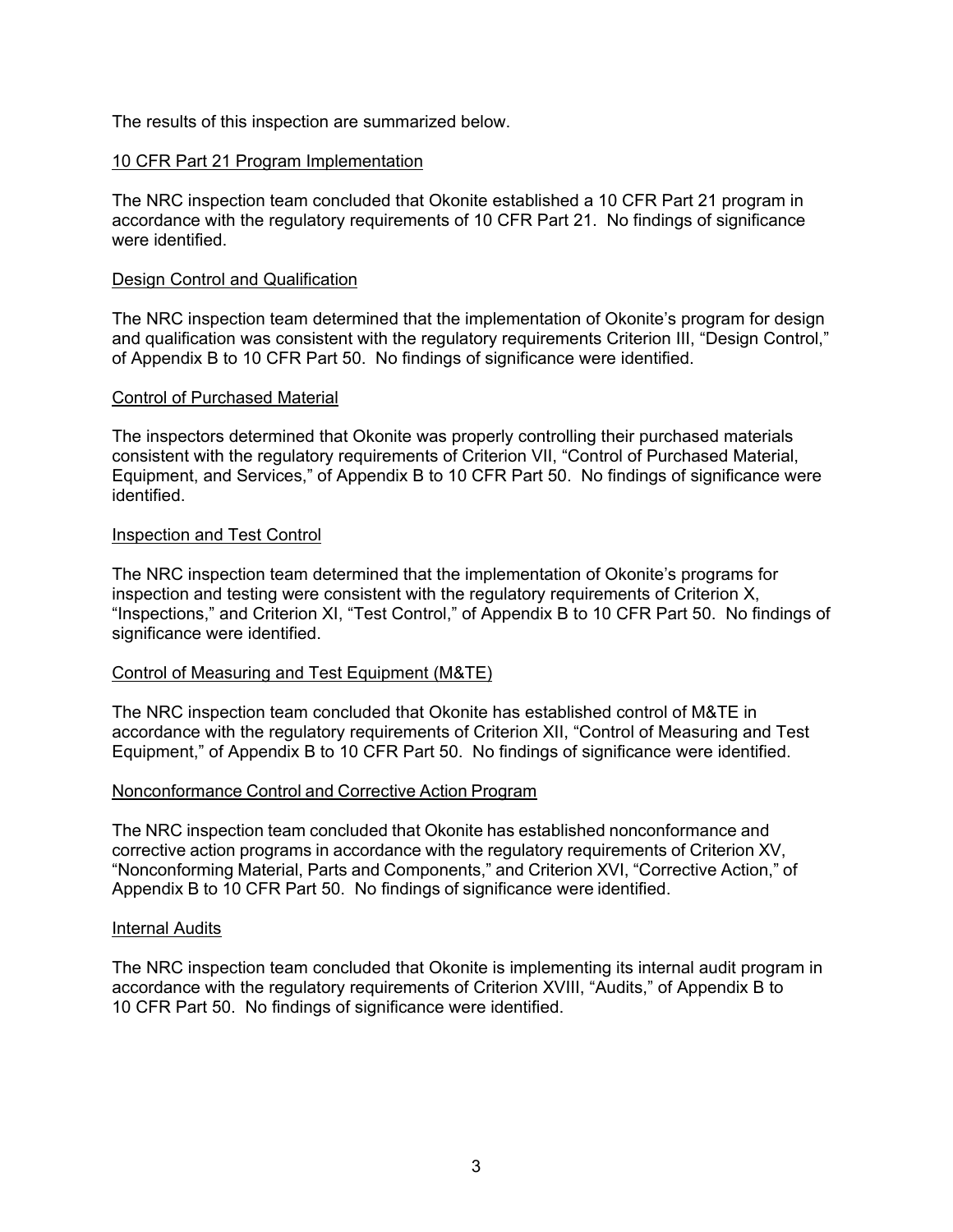# **REPORT DETAILS**

#### 1. 10 CFR Part 21 Program

#### a. Inspection Scope

The NRC inspection team reviewed Okonite's policies and implementing procedures that govern Okonite's 10 CFR Part 21, "Reporting of Defects and Noncompliance," program to verify compliance with the regulatory requirements. In addition, the NRC inspection team evaluated the 10 CFR Part 21 postings and a sample of Okonite's purchase orders (PO) for compliance with the requirements of 10 CFR 21.21, "Notification of Failure to Comply or Existence of a Defect and its Evaluation," and 10 CFR 21.31, "Procurement Documents." The NRC inspection team also verified that Okonite's nonconformance and corrective action procedures provide a link to the 10 CFR Part 21 program, and reviewed a sample of Okonite's' nonconformance and corrective actions for Part 21 applicability. The attachment to this inspection report lists the documents reviewed by the NRC inspection team.

#### b. Observations and Findings

No findings of significance were identified.

#### c. Conclusion

The NRC inspection team concluded that Okonite is implementing its Part 21 program in accordance with the regulatory requirements of 10 CFR Part 21. Based on the limited sample of documents reviewed, the NRC inspection team also determined that Okonite is implementing its policies and procedures associated with the 10 CFR Part 21 program. No findings of significance were identified.

#### 2. Design Control and Qualification

#### a. Inspection Scope

The NRC inspection team reviewed Okonite's policies and test reports for safety-related cable design control and qualification to verify compliance with Criterion III, "Design Control," of Appendix B to 10 CFR Part 50. The NRC inspection team evaluated Okonite's design change control process, and the effectiveness of Okonite's QA processes on controlling component design.

The NRC inspection team evaluated the adequacy of equipment qualification test reports for environmental qualification. Specifically, the NRC inspection team evaluated the qualification reports to verify consistency with technical requirements and Institute of Electrical and Electronics Engineers (IEEE) standards.

In addition, the NRC inspection team reviewed the evaluations performed to assess the impact to qualification for changes in materials. Specifically, for formula changes in materials, Okonite evaluated and documented any impact on qualification. The NRC inspection team reviewed the evaluations on Okoguard C52 and G63 materials to verify consistency with technical requirements and IEEE standards.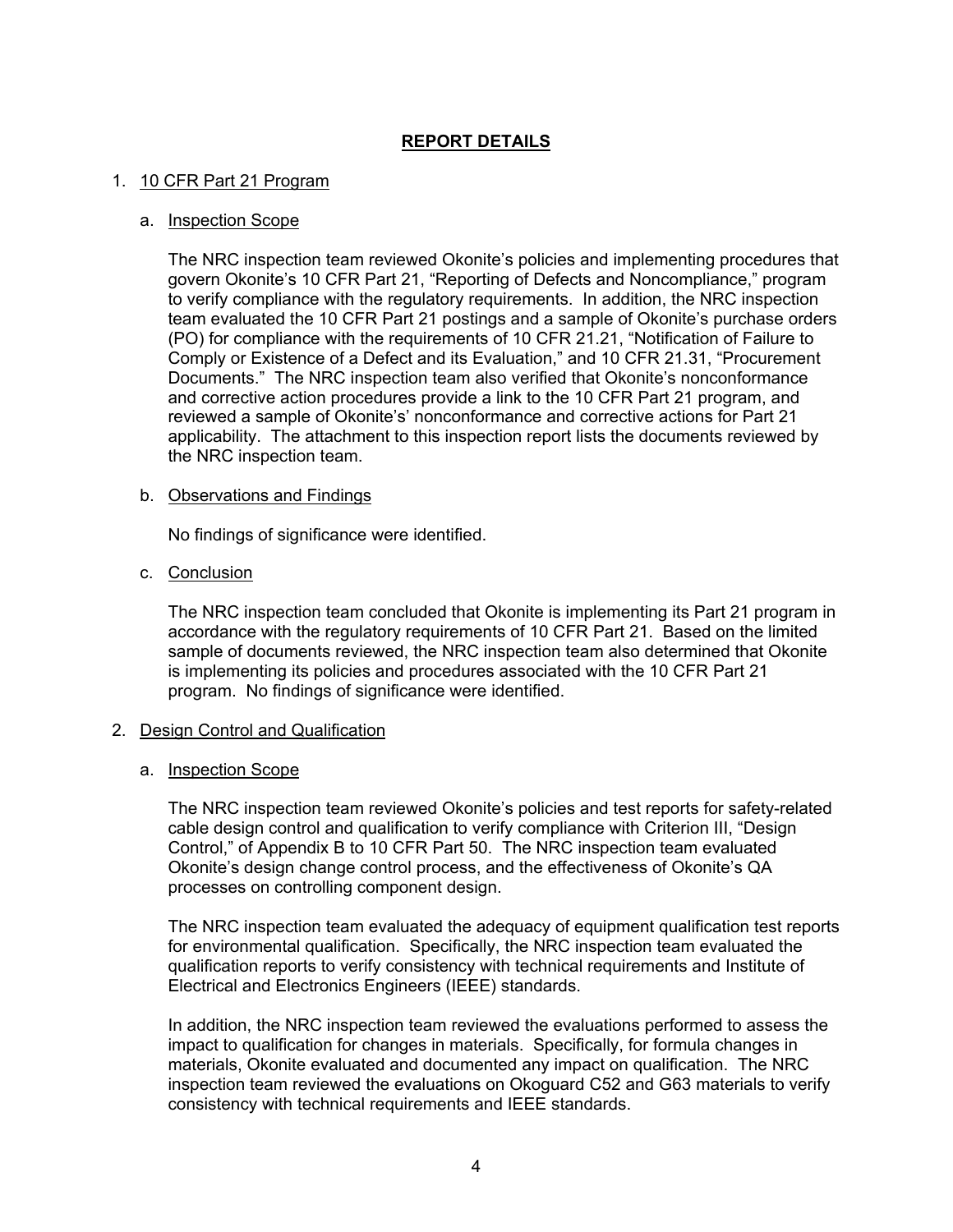The NRC inspection team reviewed the following procedures for the repair and restoration of defects identified during the manufacturing process: 1) Okonite Manufacturing Specifications – Plant 7, 2.28, "R14N/LTN Jacket Restorations," Revision 0, dated August 2008, and 2) Okonite Manufacturing Specifications – Plant 7, 2.0, "Guidelines for Restorations and Repairs," Revision 4, dated August 2008. The procedures specify that for Class 1E cables, repairs cannot be made to the insulation, only jacket restorations are allowed. Furthermore, the procedure provides definitions for repairs and restorations (the repair process is more extensive than restorations). The NRC inspection team verified that restorations on safety-related cable jackets are performed with the same material as the jacket. As such, there is no impact to environmental qualification since the restoration process does not introduce any new materials to the cable.

The NRC inspection team reviewed Okonite's Product Line Specifications for low and medium voltage safety-related cables. The NRC inspection team verified that Order No. 07-1333 (for 1/C 4/0 19X Tinned Copper – SS -115 Okoguard EPR – 024 SC EPR – 005 Copper Tape – 080 Okolon TS-CPE cable) met the medium voltage Okonite Product Line Specification #25, dated May 14, 2013. The NRC inspection team reviewed documentation to determine that the cables met the requisite purchase order requirements, including qualification to Okonite EQ Report 527, Revision 1, dated March 24, 2007. Furthermore, the NRC inspection team verified that Order No. 07-1200 (for 1/C 2/0 – 19X Tinned Copper – 080 Okonite FMR-N EP – Black 600V cable) met the low voltage Okonite Product Line Specification #13, dated March 8, 2016. The NRC inspection team reviewed documentation to determine that the cables met the requisite purchase order requirements, including qualification to Okonite EQ Report 526, Revision 2, dated November 17, 2006.

The NRC inspection team discussed the design control program with Okonite's management and technical staff. The attachment to this inspection report lists the documents reviewed by the NRC inspection team.

#### b. Observations and Findings

No findings of significance were identified.

c. Conclusion

The NRC inspection team determined that the implementation of Okonite's program for design and qualification was consistent with the regulatory requirements Criterion III, "Design Control," of Appendix B to 10 CFR Part 50. No findings of significance were identified.

# 3. Control of Purchased Material

#### a. Inspection Scope

The inspectors reviewed documentation and interviewed personnel associated with Okonite's control of purchased material utilized in the manufacture of safety-related cables, as required by Criterion VII of Appendix B to 10 CFR Part 50, "Control of Purchased Material, Equipment, and Services."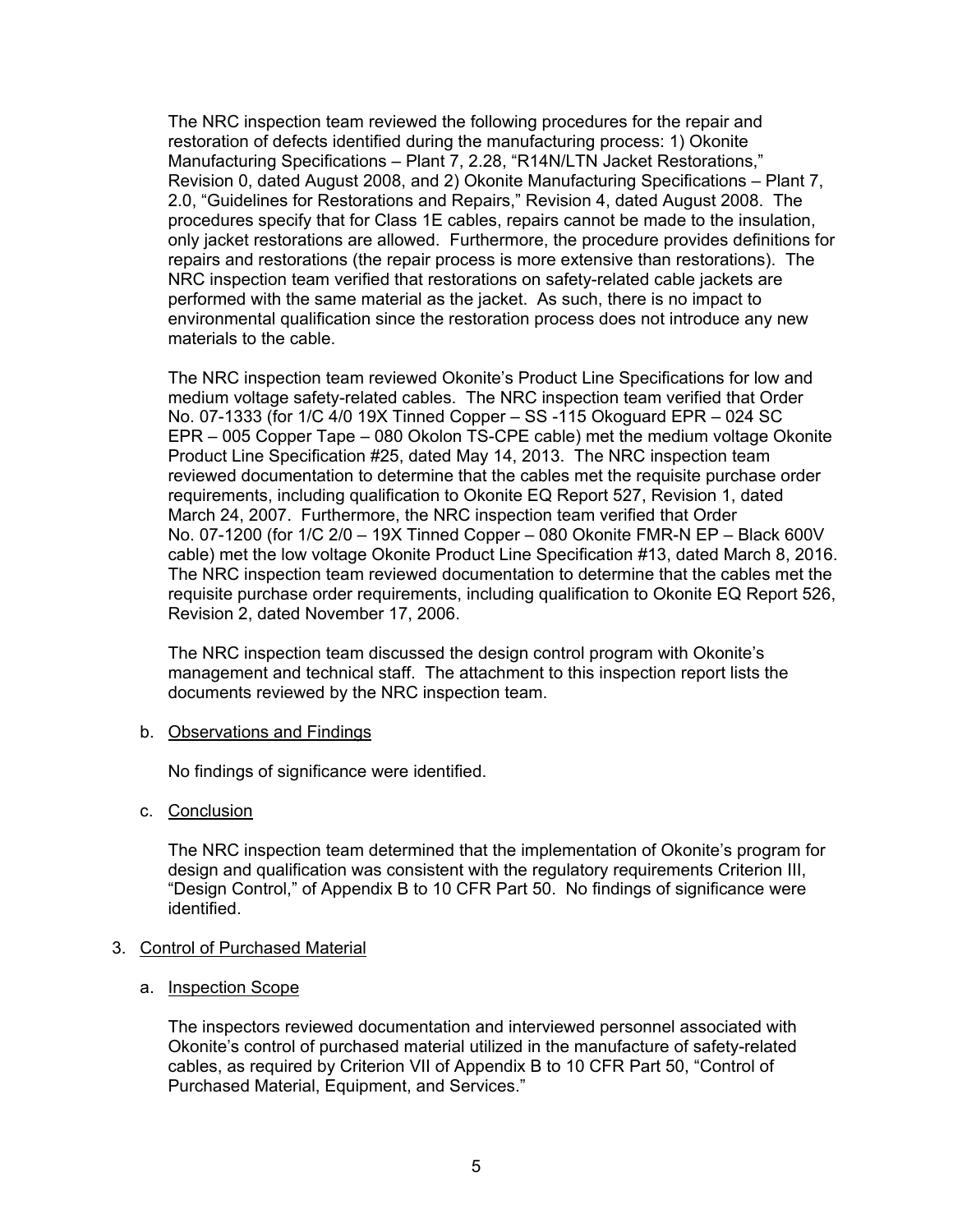The inspection team reviewed Purchase Order #2721096, Revision 4, dated February 3, 2017, for 11,000 feet of #4/0 AWG, Copper, EPSJ, 8KV, 90 DEG C, CPE Jacketed, Class 1E Cable. The cable was manufactured in June of 2017. The NRC inspection team reviewed documentation to determine that the cable met the requisite purchase order requirements, including qualification to Okonite EQ Report 527, Revision 1, dated May 24, 2007, and all production testing.

The Okonite Richmond facility manufactures all cables from raw materials either purchased directly from commercial suppliers or received from their subsidiary facilities. Okonite controls all materials utilized in the production of cables under their 10 CFR Part 50 Appendix B program. For all raw materials, Okonite generates a Technical Requirements Document that specifies what tests and/or certifications are required before the material can be accepted for use. Some of these tests are performed by Okonite and some are accepted based upon testing results provided by the raw material suppliers. The extent of independent testing and the testing frequency is based upon evaluations of the material criticality as well as past supplier performance.

The inspectors focused their review on the manufacture and control of the Okoguard G63 material as it is a critical component of the medium voltage nuclear cable insulation system and is one of the primary materials used in the manufacture of the cables supplied to TVA under the purchase order referenced above. Okonite manufactures the Okoguard insulation material, which is used in manufacture of their medium voltage nuclear safety related cables, at their Orangeburg, South Carolina facility and supplies it to the Richmond facility in pelletized form. All raw materials utilized in the manufacture of the Okoguard are purchased by Okonite Orangeburg as commercial products. In addition to the testing of the raw materials, Okonite also performs testing on each batch of Okoguard compound at various points in the production process. This testing is governed by Manufacturing Specification 9.3.1.1, "Sampling & Test Program for Pelletized Compounds Prepared via Continuous Process," Revision 8, dated July 2011.

The inspectors reviewed the Technical Requirements Document for Okoguard G63, #80658, Revision 10, dated November 3, 2010. TR 80658 contains a listing of desired physical and electrical properties of the cured Okoguard product. The team reviewed Technical Requirements Document #31142 for Okonite Clay, Revision 8, dated August 4, 2007, which is an element of the Okoguard insulation system. The Technical Requirements Document contained a number of parameters requiring verification by test, both by the supplier and independently by Okonite.

In addition to the testing of the raw materials and of the finished Okoguard product at the Orangeburg facility, testing of the Okoguard insulation is also performed at the Richmond facility from samples removed from finished cables. The Richmond testing is called out in a Quality Plan that is specific to each order. For the TVA order, Quality Plan #07-1212-1, dated July 6, 2017, included tests for insulation thickness, tensile strength, elongation, voids and contaminants.

#### b. Observations and Findings

No findings of significance were identified.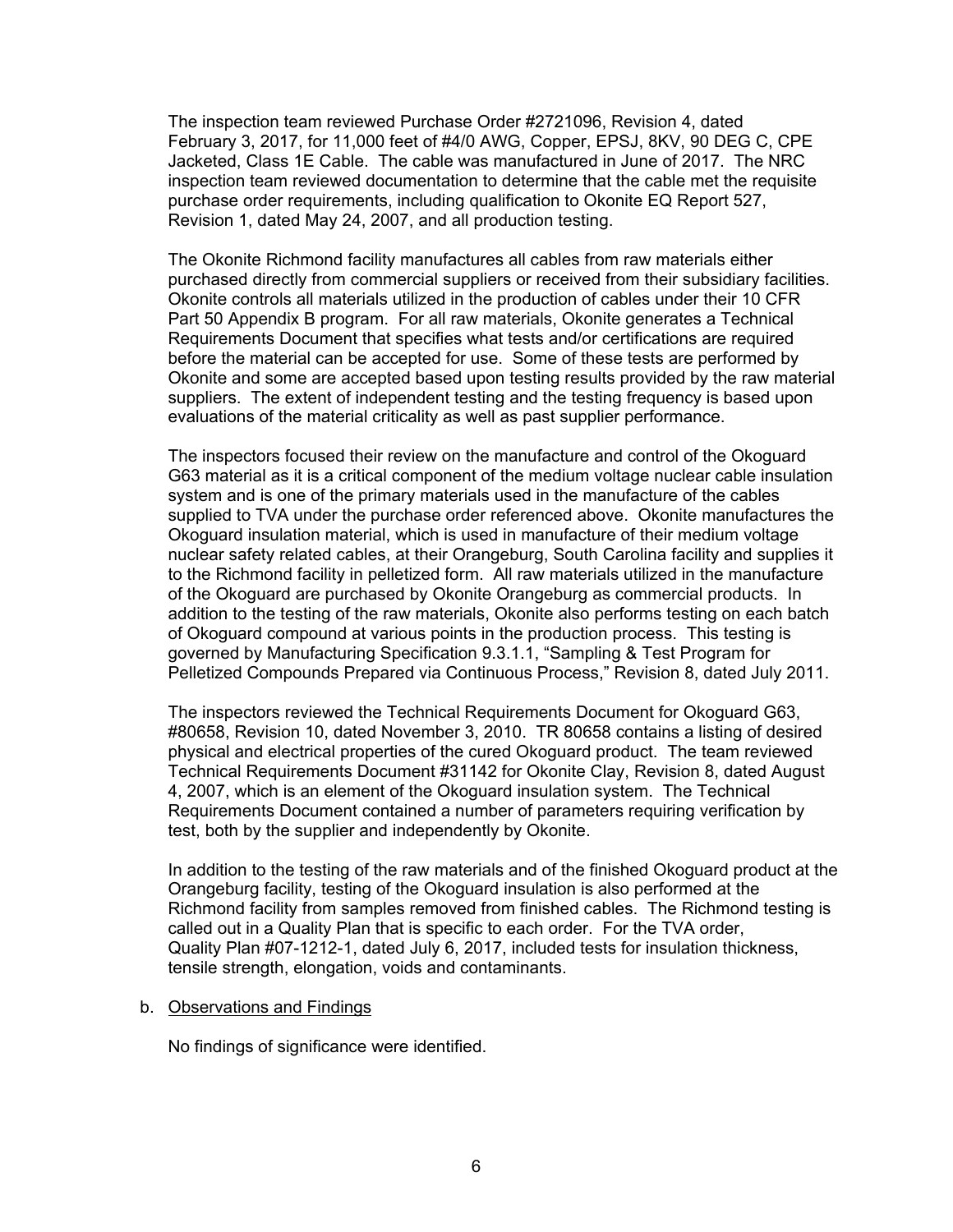### c. Conclusions

The inspectors determined that Okonite was properly controlling their purchased materials as required by Criterion VII of Appendix B to 10 CFR Part 50. The inspectors concluded that the testing of the raw materials and finished product at Orangeburg, combined with the testing of the finished cables at the Richmond manufacturing facility provide reasonable assurance that the cables being supplied and certified today meet all technical requirements. The inspectors also concluded that the controls implemented by Okonite provide reasonable assurance that the cables being supplied today contain materials that are similar to those samples that underwent qualification testing. The inspectors verified that for the TVA order reviewed, the testing implemented was sufficient to meet the purchase order requirements.

### 4. Inspection and Test Control

### a. Inspection Scope

The NRC inspection team reviewed Okonite's policies and implementing procedures in compliance with the regulatory requirements of Criterion X, "Inspection," and Criterion XI, "Test Control," of Appendix B to 10 CFR Part 50. Specifically, the NRC inspection team witnessed and reviewed final electrical testing and verified that adequate checklists and testing procedures were implemented correctly. Specifically, for the electrical tests, the NRC inspection team witnessed corona (i.e. partial discharge) and AC hi-pot testing. The NRC inspection team also witnessed mechanical testing, including testing for elongation at break and tensile strength. The NRC inspection team also verified that the inspection results, including deviations, were properly documented. In addition, the NRC inspection team discussed the processes with Okonite's management and technical staff.

The NRC inspection team witnessed spark testing of a safety-related cable and verified that the test procedures were implemented correctly. Specifically, the spark testing was performed during a rewind operation for medium voltage cable for Order No. 07-1333, for 1/C 4/0 19X Tinned Copper – SS -115 Okoguard EPR – 024 SC EPR – 005 Copper Tape – 080 Okolon TS-CPE cable. For this cable, spark testing was performed during the rewind operation after a buff in one location and after a jacket restoration on a different location of the cable were performed. The NRC inspection team viewed the location at which the restoration was performed and verified that the restoration was performed per the procedure. Furthermore, the NRC inspection team reviewed the Quality Control Checklist for Order No. 07-1333, which documented the locations of the buff and restoration as well as the batch number of the jacket material used for the restoration procedure. The NRC inspection team verified that the Quality Control Checklist for Order No. 07-1333 was completed according to Okonite procedures.

In addition to spark testing, the NRC inspection team witnessed a cable rewind inspection, in which an Okonite Quality Control inspector performed a hand check on the cable in order to identify bumps, blisters or swells on the cable.

The attachment to this inspection report lists the individuals interviewed and documents reviewed by the NRC inspection team.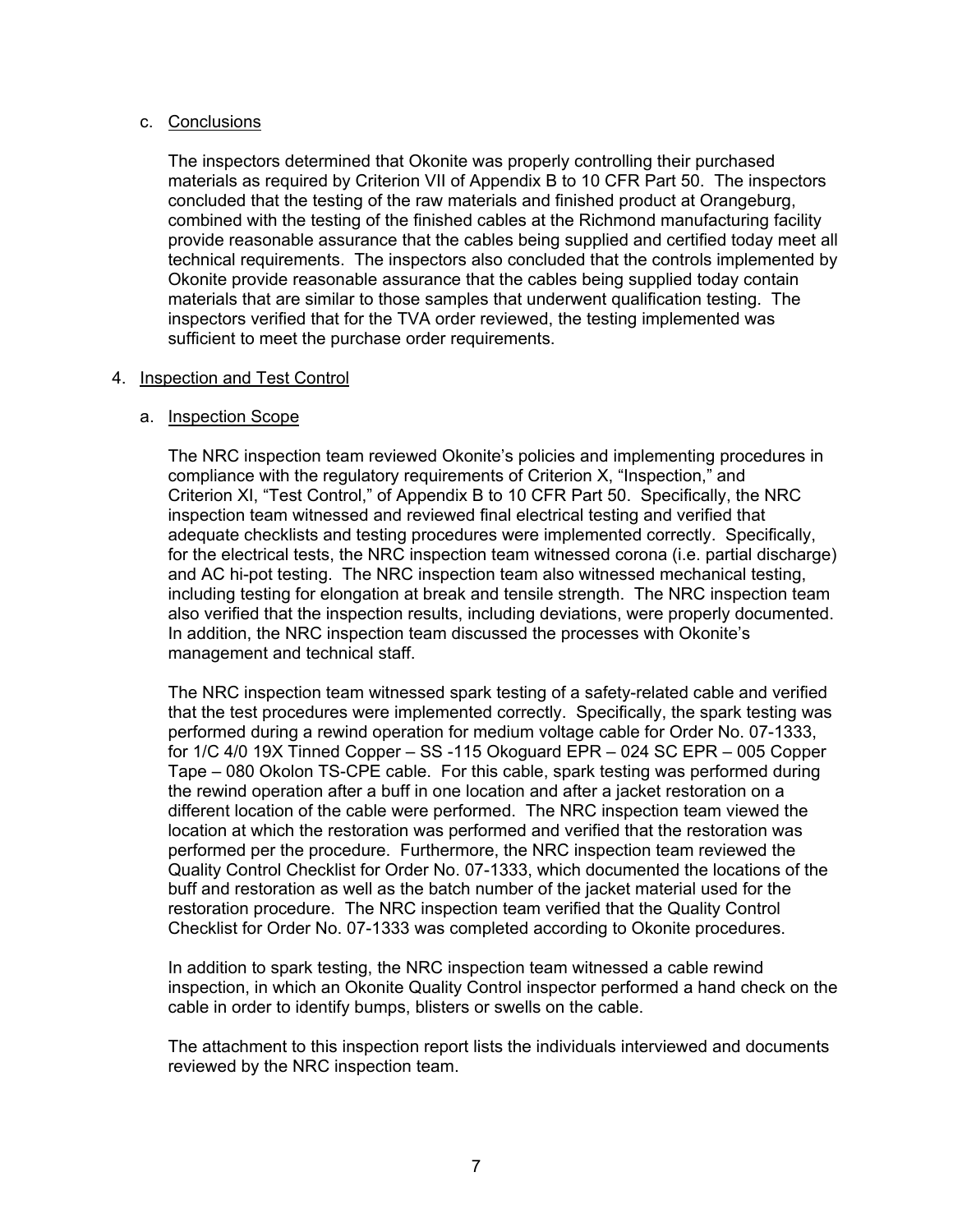### b. Observations and Findings

No findings of significance were identified.

### c. Conclusions

The NRC inspection team determined that the implementation of Okonite's programs for inspection and testing were consistent with the regulatory requirements of Criterion X, "Inspections," and Criterion XI, "Test Control," of Appendix B to 10 CFR Part 50. No findings of significance were identified.

### 5. Control of Measuring and Test Equipment

#### a. Inspection Scope

The NRC inspection team reviewed Okonite's policies and implementing procedures that govern the measuring and testing equipment (M&TE) program to verify compliance with the requirements of Criterion XII, "Control of Measuring and Test Equipment," of Appendix B to 10 CFR Part 50. For a sample of M&TE, the NRC inspection team verified that the M&TE had been calibrated, adjusted, and maintained at prescribed intervals prior to use. The NRC inspection team verified M&TE was calibrated appropriately to the range of operation for each described activity using procedures traceable to known industry standards. The NRC inspection team also verified the implementation of M&TE control through direct observation of Okonite activities. Specifically, the NRC inspection team verified calibration of thickness pin gauges and air ovens used in the manufacturing of Class 1E electrical cables. The NRC inspection team also inspected multiple dies used for cable jacket sampling along with frequently used temperature equipment used to monitor the continuous vulcanization and extruder processes. The NRC inspection team also reviewed certificates of calibration for tensile testers to ensure that M&TE was traceable to nationally recognized standards.

The NRC inspection team discussed the M&TE program with Okonite's management and technical staff. The attachment to this inspection report lists the documents reviewed by the NRC inspection team.

#### b. Observations and Findings

No findings of significance were identified.

#### c. Conclusion

The NRC inspection team concluded that Okonite is implementing its M&TE program in accordance with the regulatory requirements of Criterion XII of Appendix B to 10 CFR Part 50. Based on the limited sample of documents reviewed, the NRC inspection team also determined that Okonite is implementing its policies and procedures associated with the M&TE program. No findings of significance were identified.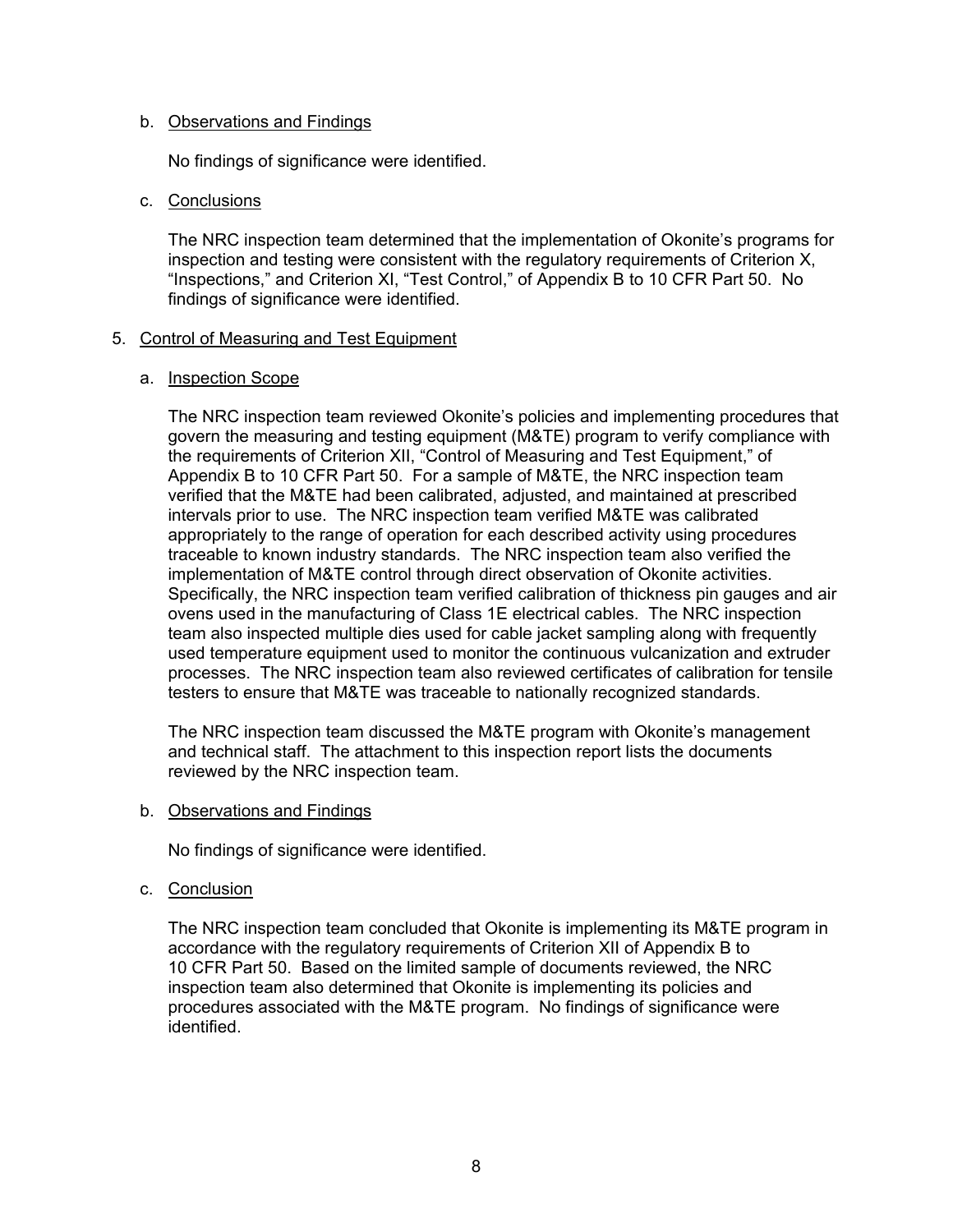### 6. Nonconforming Materials, Parts, or Components and Corrective Action

#### a. Inspection Scope

The NRC inspection team reviewed Okonite's policies and implementing procedures that govern the evaluation of nonconformances and the implementation of corrective actions to verify compliance with the requirements of Criterion XV, "Nonconforming Material, Parts and Components," and Criterion XVI, "Corrective Action," of Appendix B to 10 CFR Part 50. The NRC inspection team reviewed samples of documented nonconformances and their corrective actions to ensure that the dispositions and specified corrective actions were appropriate. In addition, the NRC inspection team verified that both programs provided a connection to 10 CFR Part 21. Okonite's Richmond plant captures and documents cable nonconformances via an electronic disposition system by means of an electronic CRD-2 (Cable Request for Disposition) form. The NRC inspection team reviewed, "Quality System Nonconformance Corrective and Preventative Action Report", (CPAR) #2017-01, which was opened on August 10, 2017. The NRC inspection team interviewed Okonite's Director of Marketing located in the Ramsey, NJ office to verify deficiencies identified or reported by customers are adequately assessed and entered into either the nonconformance or corrective action program.

The attachment to this inspection report lists the individuals interviewed and documents reviewed by the NRC inspection team.

### d. Observations and Findings

No findings of significance were identified.

# e. Conclusions

The NRC inspection team concluded that Okonite has established nonconformance and corrective action programs in accordance with the regulatory requirements of Criterion XV and Criterion XVI of Appendix B to 10 CFR Part 50. Based on the limited sample of documents reviewed, the NRC inspection team also determined that Okonite is implementing its policies and procedures associated with its nonconformance and corrective action programs. No findings of significance were identified.

#### 6. Internal Audits

# a. Inspection Scope

The NRC inspection team reviewed Okonite's policies and implementing procedures that govern the control of internal audits to verify compliance with the requirements of Criterion XVIII, "Audits," of Appendix B to 10 CFR Part 50.

The NRC inspection team verified that Okonite prepared and approved plans that identify the audit scope and applicable checklist criteria before the initiation of the audit activity. The NRC inspection team confirmed that the audit reports contained objective evidence of the review of the relevant QA criteria of Appendix B to 10 CFR Part 50.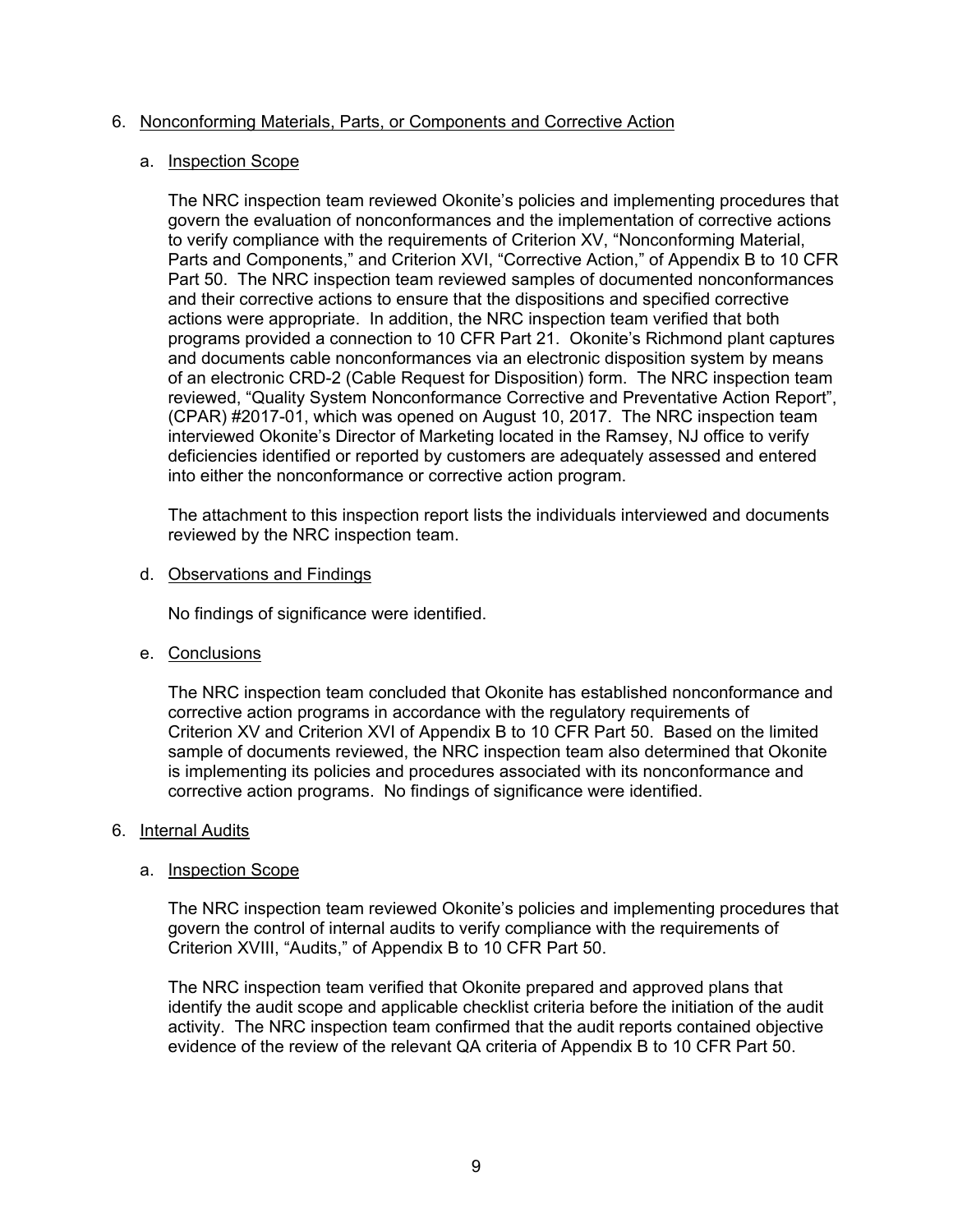The NRC inspection team reviewed the disposition of audit findings for adequacy and timeliness. The NRC inspection team reviewed a sample of training and qualification records of Okonite audit personnel and confirmed that auditing and inspection personnel had completed all the required training and had maintained qualification and certification in accordance with Okonite's policies and procedures.

The NRC inspection team discussed the internal audit program with Okonite's management. The attachment to this inspection report lists the documents reviewed by the NRC inspection team.

#### b. Observations and Findings

No findings of significance were identified.

# c. Conclusion

The NRC inspection team concluded that Okonite is implementing its internal audit program in accordance with the regulatory requirements of Criterion XVIII of Appendix B to 10 CFR Part 50. Based on the limited sample of documents reviewed, the NRC inspection team also determined that Okonite is implementing its policies and procedures associated with its procurement document control, oversight of contracted activities and internal audits programs. No findings of significance were identified.

### 7. Entrance and Exit Meetings

On August 7, 2017 the NRC inspection team discussed the scope of the inspection with Richard DiLorenzo, Director of Quality Assurance and other members of Okonite's management and technical staff. On August 10, 2017 the NRC inspection team presented the inspection results and observations during an exit meeting with Richard DiLorenzo, Director of Quality Assurance, and other members of Okonite's management and technical staff. The attachment to this report lists the attendees of the entrance and exit meetings, as well as those individuals whom the NRC inspection team interviewed.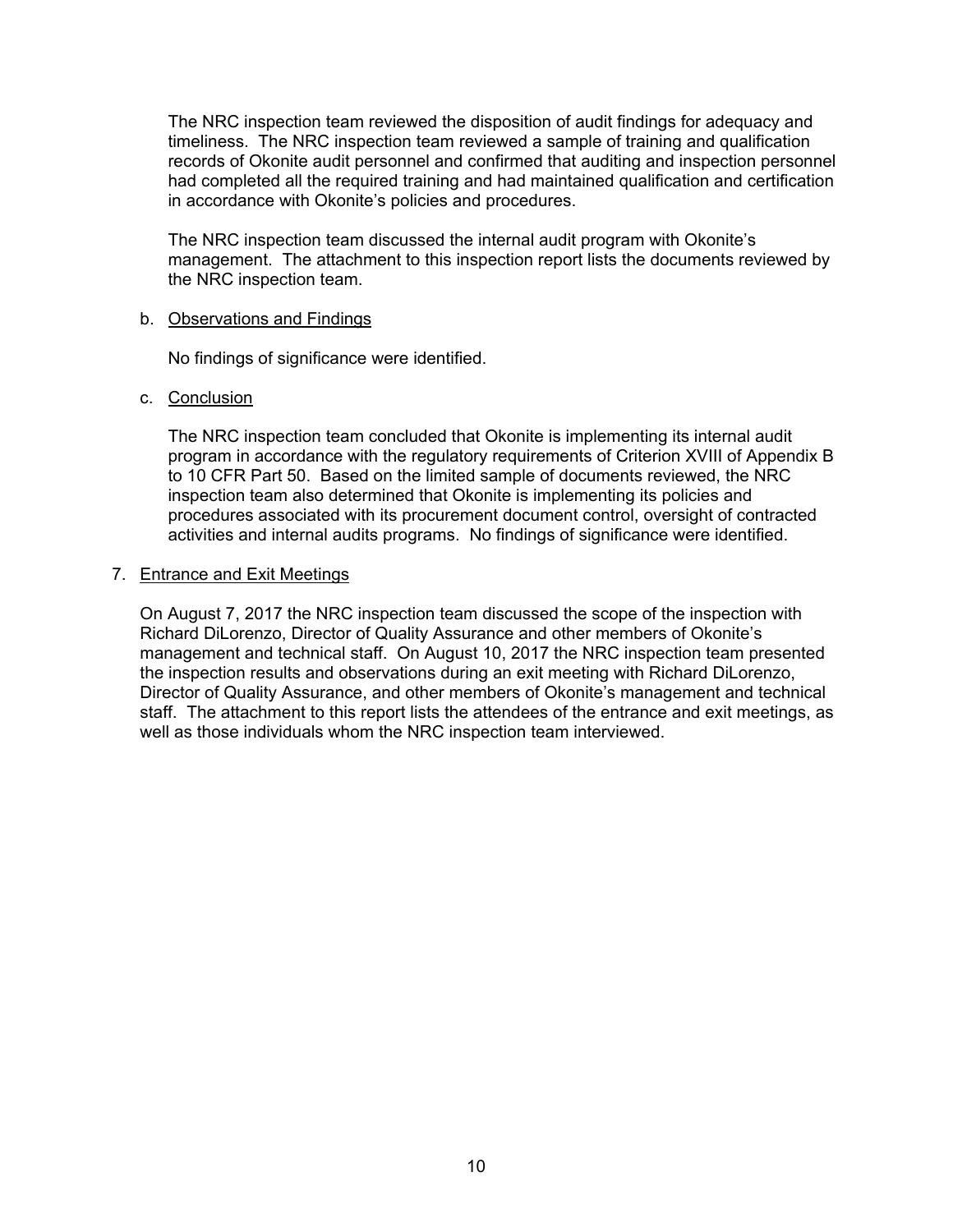# **ATTACHMENT**

# 1. ENTRANCE/EXIT MEETING ATTENDEES

| <b>Name</b>                | <b>Title</b>                                   | <b>Affiliation</b> | <b>Entrance</b> | <b>Exit</b> | Interviewed |
|----------------------------|------------------------------------------------|--------------------|-----------------|-------------|-------------|
| Jermaine Heath             | <b>Inspection Team Leader</b>                  | <b>NRC</b>         | X               | X           |             |
| Jeffrey<br>Jacobson        | Inspector                                      | <b>NRC</b>         | X               | X           |             |
| <b>Nicholas</b><br>Savwoir | Inspector                                      | <b>NRC</b>         | X               | X           |             |
| Sheila Ray                 | Inspector                                      | <b>NRC</b>         | X               | X           |             |
| <b>Bill Turner</b>         | <b>Executive Vice President</b>                | Okonite            |                 | X           |             |
| Richard<br>DiLorenzo       | Director - QA                                  | Okonite            | X               |             |             |
| <b>Bill Crawford</b>       | Vice President -<br>Engineering                | Okonite            |                 | X           | $\sf X$     |
| <b>Mike Marriner</b>       | Test Mgr / QA Mgt Rep                          | Okonite            | X               | X           |             |
| <b>Charles Gunn</b>        | <b>Plant Manager</b>                           | Okonite            | X               | X           |             |
| Marshall Hogan             | <b>Plant Superintendent</b>                    | Okonite            | X               | X           |             |
| <b>Tim Adams</b>           | <b>Manufacturing Engineer</b>                  | Okonite            | X               | X           |             |
| <b>Carl Bustle</b>         | <b>Plant Engineer</b>                          | Okonite            | X               | X           |             |
| Renee Todd                 | <b>Plant Accounting</b><br>Manager             | Okonite            | X               | X           |             |
| David Craig                | <b>Manufacturing Engineer</b><br>Manager       | Okonite            | X               | X           |             |
| Kevin Bellamy              | <b>Test Operations</b>                         | Okonite            | X               | X           |             |
| Lewis Reams                | <b>Assistant Plant Engineer</b>                | Okonite            | X               | X           |             |
| Alan Spalding              | <b>Plant Superintendent</b>                    | Okonite            | X               | X           |             |
| <b>Jason Pierce</b>        | <b>HR Manager</b>                              | Okonite            | X               |             |             |
| Don Domi                   | <b>Quality Engineer</b>                        | Okonite            | X               | X           |             |
| ED Vaughn                  | <b>Production Control</b><br>Manager           | Okonite            | X               | X           |             |
| Eric Loyka                 | Senior Director -<br>Marketing                 | Okonite            |                 | X           | X           |
| <b>Mike Tennant</b>        | Vice President-<br>Engineering and<br>Research | Okonite            |                 | X           | X           |
| <b>Bod DeMair</b>          | <b>Auxiliary Director -</b><br>Research        | Okonite            |                 |             | X           |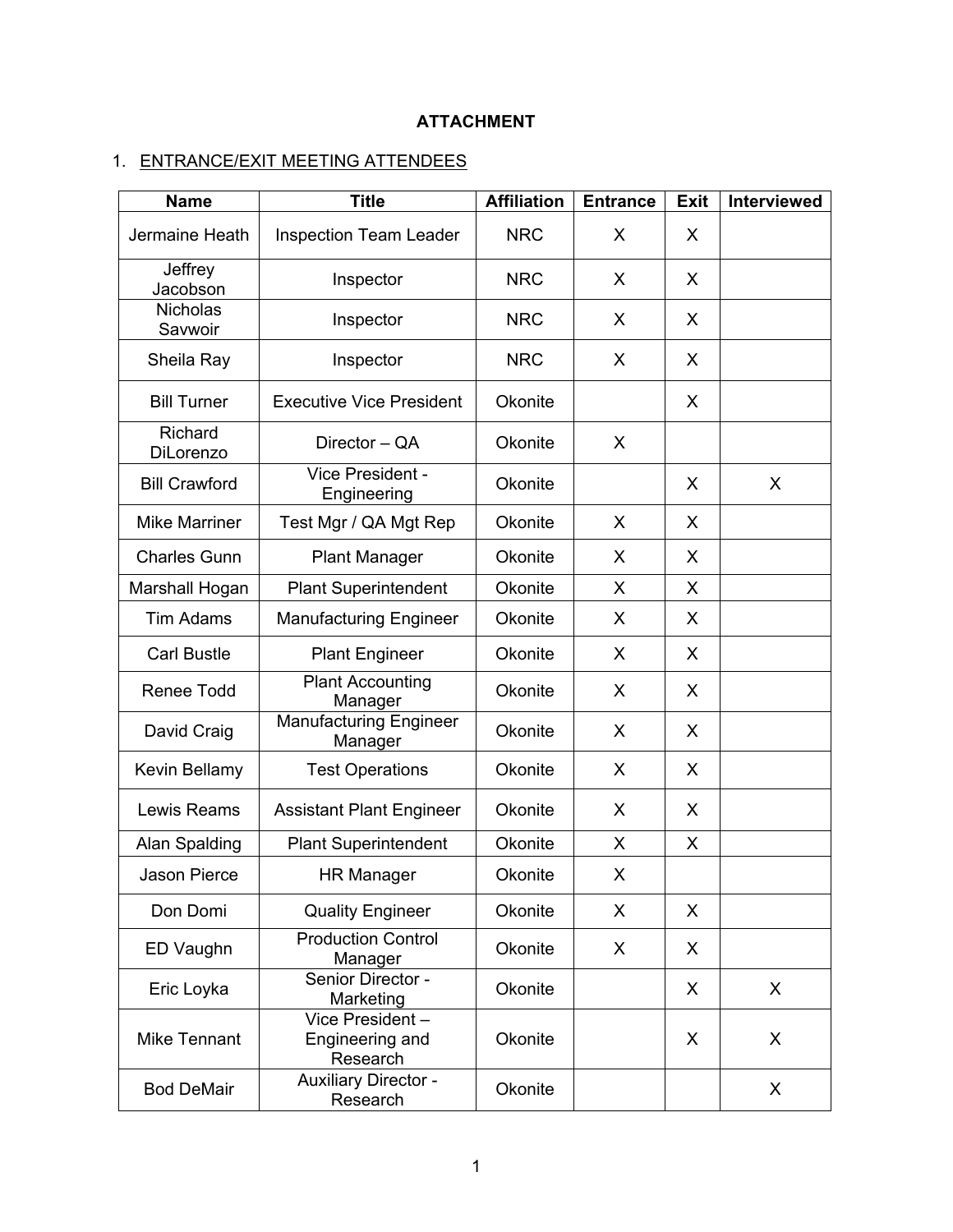| <b>Name</b>               | <b>Title</b>                                       | <b>Affiliation</b> | <b>Entrance</b> | <b>Exit</b> | <b>Interviewed</b> |
|---------------------------|----------------------------------------------------|--------------------|-----------------|-------------|--------------------|
| Thomas<br><b>Skourlis</b> | Director - Materials Lab                           | Okonite            |                 |             | X                  |
| John Cancelosi            | Vice President (Retired)                           | Okonite            |                 |             | X                  |
| Carl Zuidema              | <b>Director- Materials</b><br>Laboratory (Retired) | Okonite            |                 |             | X                  |
| John Hiers                | Assistant Manager-<br><b>Compound Plant</b>        | Okonite            |                 |             | X                  |
| <b>Asberry Brown</b>      | Laboratory Technician                              | Okonite            |                 |             | X                  |
| <b>Kellie Cameron</b>     | <b>Laboratory Supervisor</b>                       | Okonite            |                 |             | X                  |
| <b>James Hicks</b>        | <b>Test Foreman</b>                                | Okonite            |                 |             | X                  |
| <b>Larry Miller</b>       | QC Inspector                                       | Okonite            |                 |             | X                  |
| Joe McGee                 | QC Inspector                                       | Okonite            |                 |             | X                  |

# 2. INSPECTION PROCEDURES USED

- Inspection Procedure (IP) 36100, "Inspection of 10 CFR Part 21 and Programs for Reporting Defects and Noncompliance," dated February 13, 2012
- IP 43002, "Routine Vendor Inspections," dated January 27, 2017
- IP 43004, "Inspection of Commercial-Grade Dedication Programs," dated January 27, 2017

# 3. LIST OF ITEMS OPENED, CLOSED, AND DISCUSSIONS

| <b>Item Number</b> | <b>Status</b> | Type | <b>Description</b> |
|--------------------|---------------|------|--------------------|
| N/A                | N/A           | N/A  | N/A                |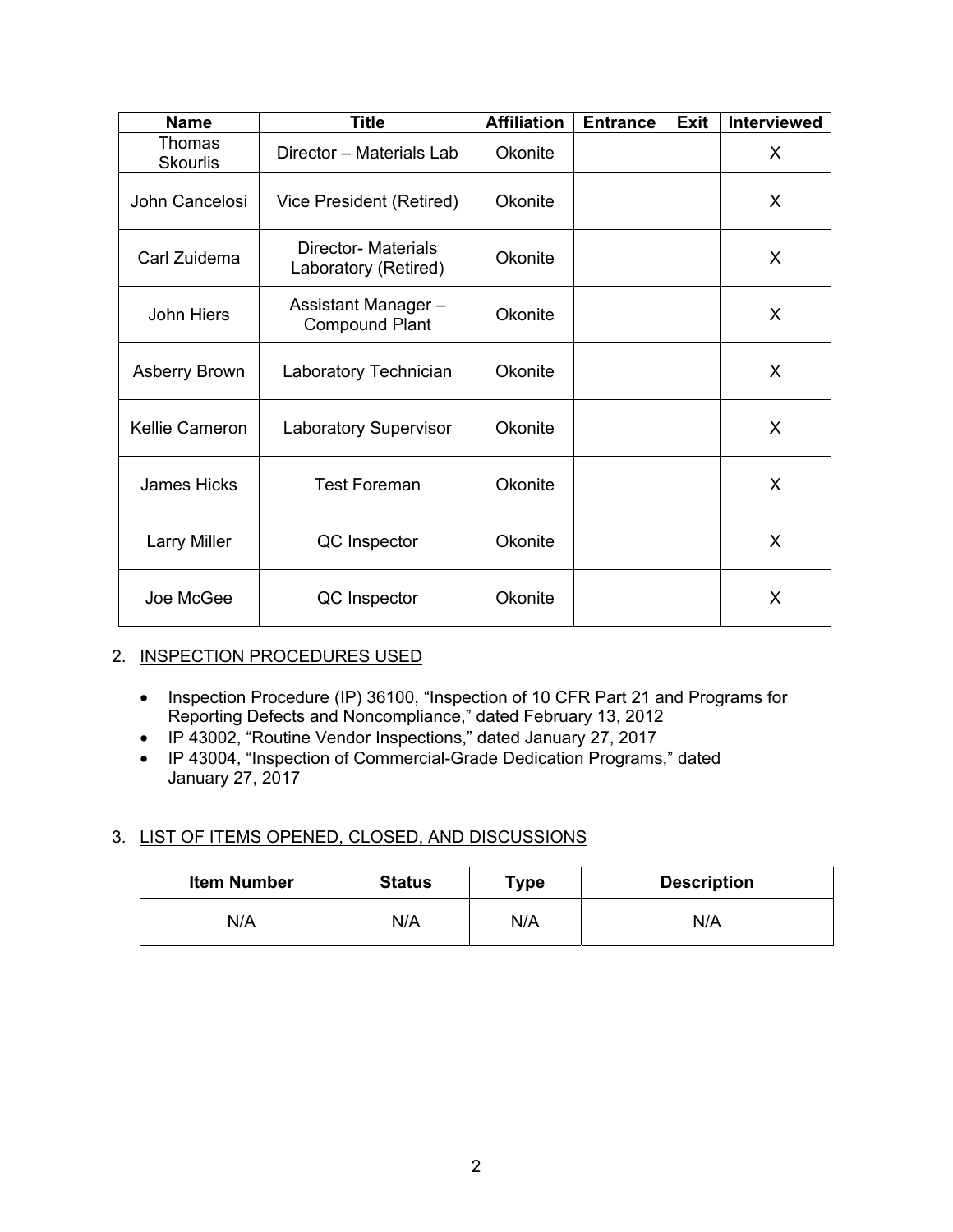# 4. DOCUMENTS REVIEWED

# Policies & Procedure Documents (P&PD)

- P&PD QA-16, Quality Audits, Revision 8, dated July 2014
- P&PD QA-4, Quality Training/Qualification, dated September 30, 2016
- P&PD F-1, "Scrap Reporting", Revision 1, May 2004
- P&PD QA-2, "Customer Nonconformance Response Procedure", Revision 17 August 5, 2014
- P&PD QA-3, "Calibration Service Purchase Orders", Revision 11, February 10, 2015
- P&PD QA-7, "Compliance to 10 CFR Part 21", Revision 8, September 28, 2016
- P&PD QA-8, "Hold Procedure", Revision 5, July 23 2014
- P&PD QA-9, "Corrective and Preventative Action Program", Revision 6, November 6, 2013
- P&PD QA-17, "Control of Inspection, Measuring, and Test (IM&T) Equipment", Revision 4, May 5, 2015
- P&PD MF-4, "Customer Waiver Procedure," Revision 3, dated March 4, 2013

# Equipment Qualification Test Reports

- Engineering Report #526, "Class 1E Qualification of Okonite FMR-N Insulation for Nuclear Power Generating Stations," Revision 2, dated November 17, 2006
- Okonite 52541-1, "Nuclear Environmental Qualification Test Report of EPR Insulated Low Voltage Power Cables," dated March 21, 2006
- Okonite 51055-02, "Nuclear Environmental Qualification Test Report of EPR Insulated Low and Medium Voltage Power Cables," Revision A, dated September 20, 2005
- NTS Test Report No. TR62871-06N, "Qualification Test Report for Okonite Insulated Wire," Revision 0, dated March 22, 2006
- "Annex 1 to Okonite Report No. 51055-2 Revision B," dated November 20, 2006
- Engineering Report #527, "Class 1E Qualification of Okoguard Insulated Cables for Nuclear Power Generating Stations," Revision 1, dated November 17, 2007
- "Errata Sheet for Engineering Report #527 Revision 1 Class 1E Qualification of Okoguard Insulated Cables for Nuclear Power Generating Stations," dated November 1, 2007
- Okonite Report NO NQRN-3, "Nuclear Environmental Qualification Report for Okoguard Insulated Cables and T-95 & No. 35 Splicing Tapes," Revision 4, dated October 24, 1988
- Okonite 51055-1, "Nuclear Environmental Qualification Test Report of Okoguard Insulated Medium Voltage Power Cables," Revision A, dated July 25, 2005

# Purchase Orders (PO)

- PO Calibration Service Quality Requirements-Checklist Q-142A Revision 1 July 25, 2013
- PO Calibration Service Quality Requirements checklist February 27, 2017
- PO Calibration Service Quality Requirements checklist August 31, 2016
- PO 7672490-0000-000, Protemp calibration & service August 30, 2016
- PO 7175227-0000-000 Protemp calibration & service February 24, 2017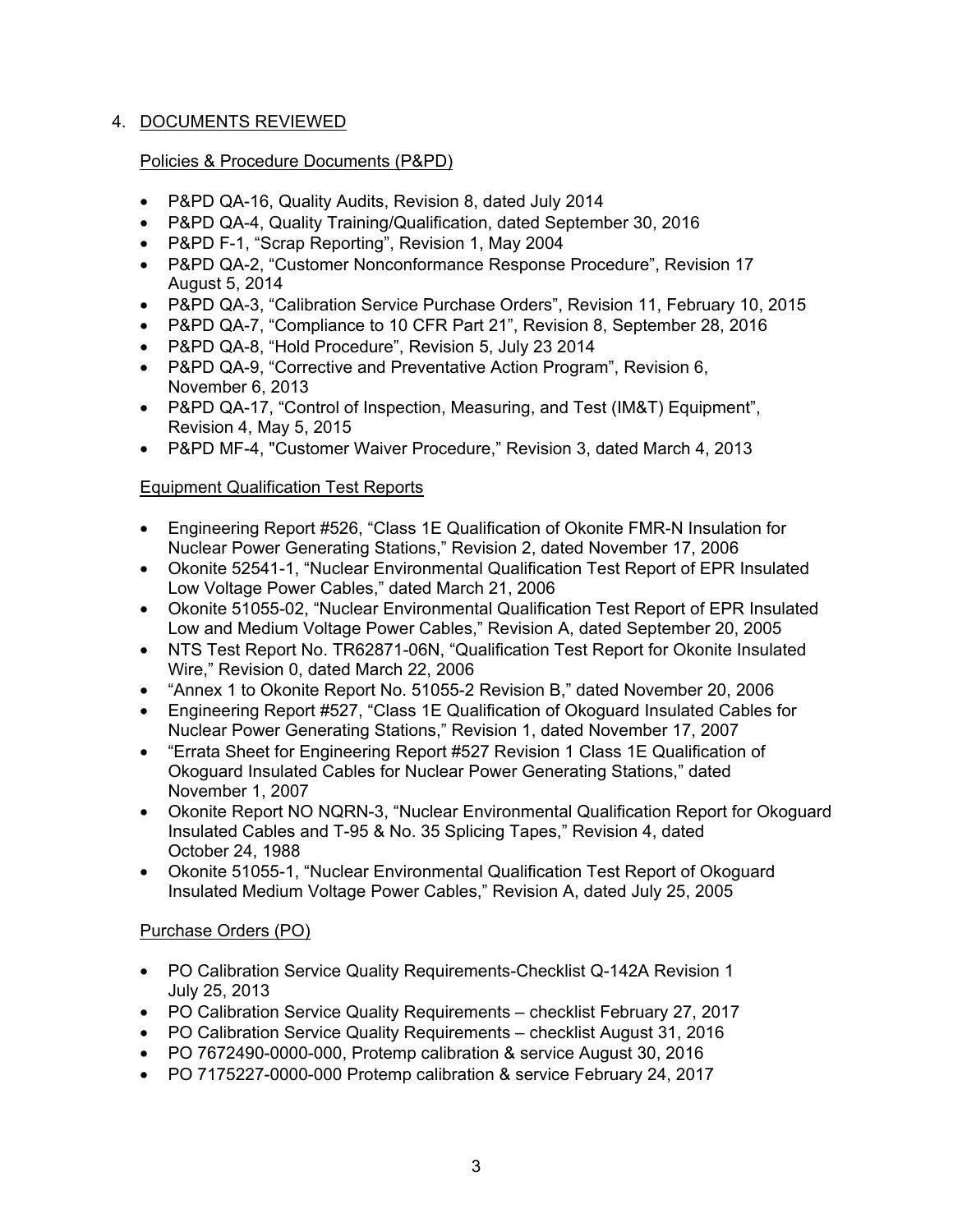- PO 7672658-0000-000, Pioneer Dietecs corp, Calibration & Sharpen Dies, Manufacturers part no 2016-2061, Qty:4 October 4, 2016
- PO 7774159-0000-001,Standard Testing Equipment , Calibration Services of Tensile Testers, July 11, 2017
- PO 7672062-0000-000, Standard Testing Equipment, Annual calibration of tensile testing Eq June 6, 2016
- PO 7773857-0000-000, Supplier: 343650 (Trescal), RQ01445-01 calibration of measuring and test equip, April 28, 2017
- PO 07-1333, "Alabama Power Company, 1/C 4/0 19X Tinned Copper SS-115 Okoguard EPR – 024 SC EPR – 005 Copper Tape – 080 Okolon TS-CPE," dated April 25, 2017
- PO 07-1200, "Union Electric Co DBA Ameren MO Callaway Energy Center, 1/C 2/0 – 19X Tinned Copper – 080 Okonite FMR-N EP – Black 600V," dated January 25, 2017
- PO 2721096, Revision 4, dated February 3, 2017

# Manufacturing Standards (MS)

- MS 8-1-119, "Instructions for form Q-119c-Manufafturimg Specifications", Revision 9, October 29, 2013
- MS 8-1-142 "Local Purchase Order for Calibration Services Instructions for Form Q142A", Revision 1 July 25, 2013
- MS 8-1-206, Instructions form Q-206 Okonite Preventative Action Log", Revision Original, May 6, 2014
- MS 8-1-213, "Instructions-form Q-213 Nuclear Safety Committee Evaluation Form", Rev Original, July 29, 2011
- MS 8-1-214, "Instructions-form Q-214 Deviation Disposition Request (DDR)"
- MS 6-2-6, "DC Resistance of Electrical Conductors", Revision 11, June 19, 2014
- MS 8-4, "Nonconforming Materials, Parts or Components", Revision 5, November 25, 2013
- MS 8-11, "Approved Calibration Suppliers Listing", Revision 17, October 4, 2016
- MS 8-11-1, "Equipment Calibration Accuracy Requirements", Revision 9, March 17, 2016
- MS 9.3.1.1, "Sampling & Test Program for Pelletized Componds Prepared via Continuous Process," Revision 8, dated July 2011
- MS 15.10, "Instructions for filling out QAC-3 Quality Control Checklist," Revision 5, dated October 2014
- MS7.0, "Non-conforming and Suspect Material Hold Procedures," Revision 17, dated February 2017
- MS 8-4, "Non-conforming Materials, Parts, or Components," Revision 5, dated November 22, 2013
- MS 8-1-214, "Instructions Form Q-214, 'Deviation Disposition Request', "Revision 1, dated July 21, 2014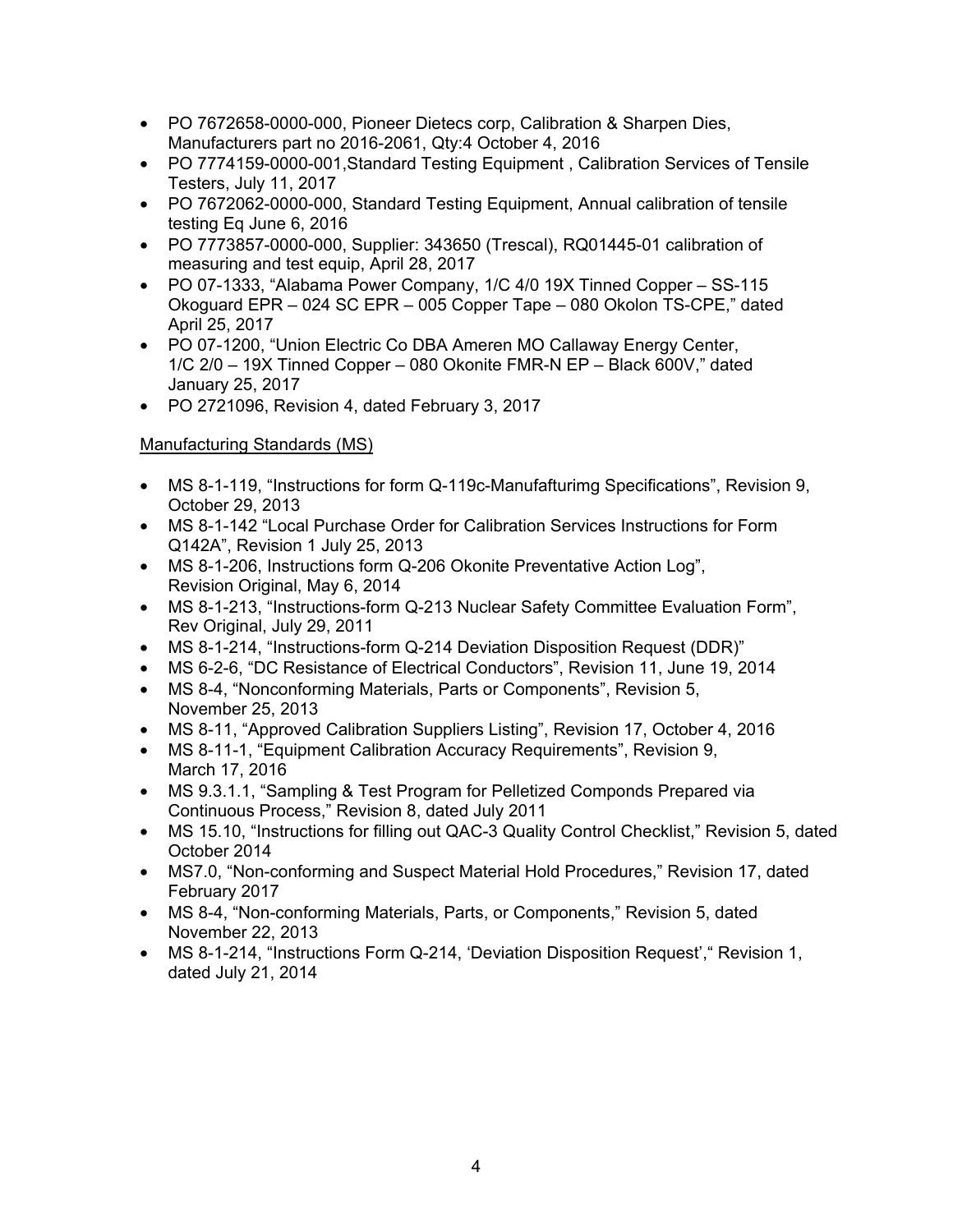# Test Procedures, Reports, Plans

- MS 6-2-5-5, "Partial Discharge Set Capacities," Rev 2, dated September 26, 2006
- MS 6-2-3, "Insulation Resistance Test Procedure," Rev 6A, dated November 21, 2000
- MS 6-2-4, "Spark Testing," Rev 4, dated 11/17/08
- MS 10.3.7, "Sample Preparation for Cable Physical Testing," Rev 1, dated August 2000
- MS 6-5-1-2, "Testing Requirements for Compounds," Rev 50, dated April 27, 2017
- Okonite Manufacturing Specifications Plant 7, 1.15.1, "AC Testing of Shielded Multiconductor Cables Using the Mid-Tap Transformer," Rev 3, dated October 2002
- Okonite Manufacturing Specifications Plant 7, 1.10, "Electrical Test Procedures and I.R. Testing," Revision 1, dated July 1999
- Okonite Manufacturing Specifications Plant 7, 1.9, "A.C. Testing," Revision 2, dated January 2013
- Okonite Manufacturing Specifications Plant 7, 1.11, "Electrical Test Procedures D/C Test," Revision 2, dated August 2000
- Okonite Manufacturing Specifications Plant 7, 61\_1\_11\_1, "Jacket Integrity Test End Preparation and Test Procedure for Cable with Optional Semiconducting Coating," Rev Orig., dated October 2015
- Okonite Manufacturing Specifications Plant 7, 1.12, "Corona Testing with Lemke Test Set," Revision 1, dated March 2005
- Okonite Manufacturing Specifications Plant 7, 10.3.4, "Method for Obtaining Tensile Strength, Elongation, and Modulus," Revision 1, dated August 2000
- Okonite Manufacturing Specifications Plant 7, 1.1.1, "Failure Identification Program," Revision 4, dated September 2013
- Okonite Manufacturing Specifications Plant 7, 2.28, "R14N/LTN Jacket Restorations," Revision 0, dated August 2008
- Okonite Manufacturing Specifications Plant 7, 1.28 Anhydrous Cupric Sulfate Moisture Test," Revision 1, dated January 2003
- Okonite Manufacturing Specifications Plant 7, 2.0, "Guidelines for Restorations and Repairs," Revision 4, dated August 2008
- Okonite Manufacturing Specifications Plant 7, 10.3.11, "Oil Immersion Test," Revision 2, dated 11/2003
- Okonite Manufacturing Specifications Plant 7, 1.12.1, "Fault Location with Lemke Test," Revision 1, dated June 2000
- Okonite Manufacturing Specifications Plant 7, 2.8, "Corona Testing with Lemke Test Set," Revision 1, dated August 2000
- "Quality Plan for Order 07-1333", Revision 1, dated August 9, 2017
- Product Line Specification, Spec. # 21, "600 V Okonite FMR-N (B22) 90 C Instrumentation Cable for Class 1E applications," Revision 1C, dated July 24, 2017
- Product Line Specification, Spec. # 13, "Okonite FMR-N Okolon TS-CPE M/C Power and Control Cable for Class 1E Applications and 600 and 2000 V Okonite FMR-N insulation, Okolon Ts-CPE jacket," Revision 3, dated July 8, 2016
- Product Line Specification, Spec. # 25, "Okoguard Shielded Power Cable for Class 1E applications 1/C 5-15 kV," Revision 3, dated May 24, 2013
- Product Line Specification, Spec. # 17.3, "Single and Multi Unit Okozel Flame Retardant Thermocouple Extension Cable Class 1E Rated 90 C – 600 V," Revision 0B, dated May 9, 2017
- Product Line Specification, Spec. # 17.1, "Single and Multi Unit Okozel Flame Retardant Instrumentation Cable Class 1E Rated 90 C – 600 V," Revision 0B, dated May 9, 2017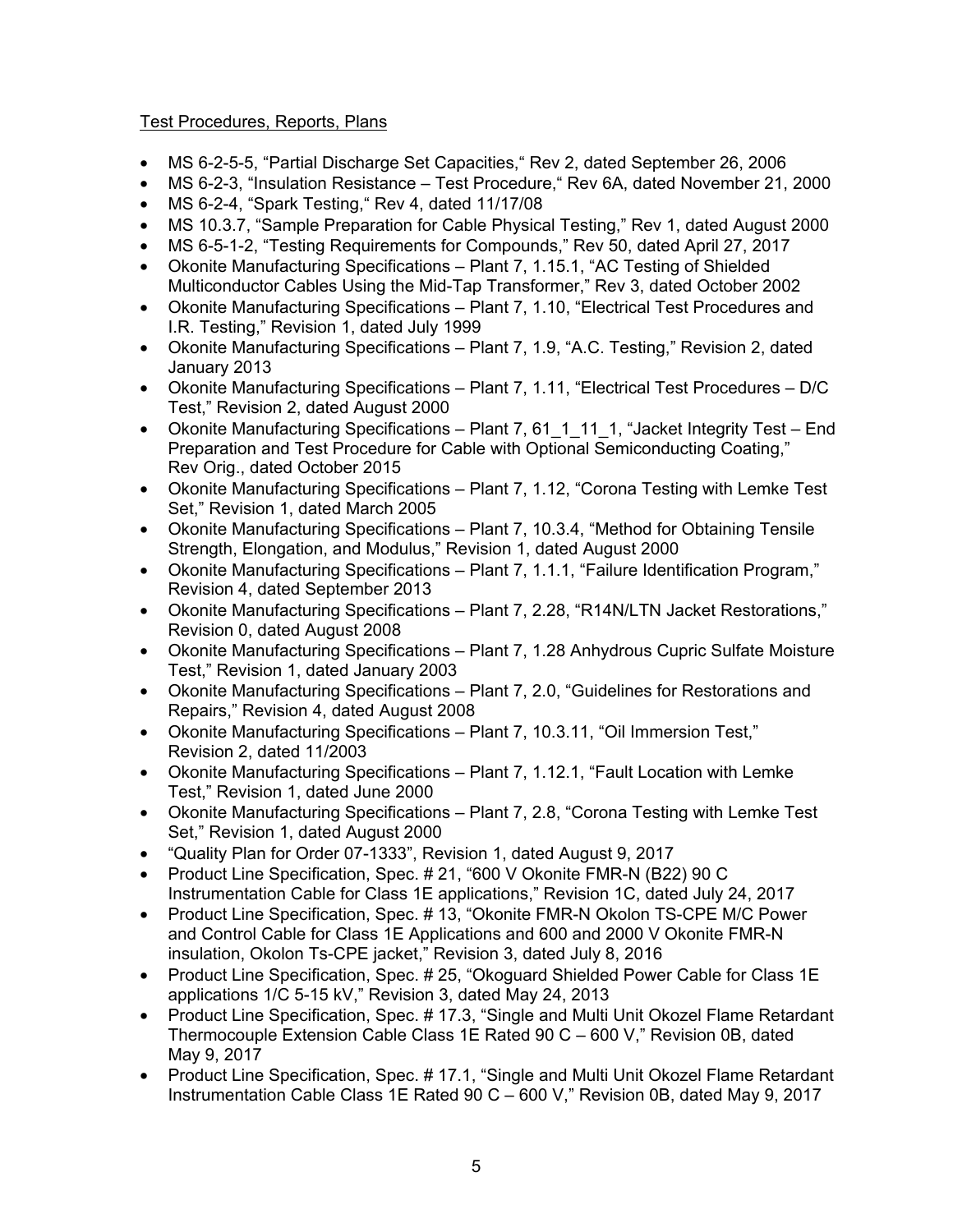• Product Line Specification, Spec. # 13, "1/C Okonite FMR-N Power and Control Cable for Class 1E Applications 600 and 2000 V," Revision 2, dated March 8, 2016

### Internal Audits

- Quality Audit Report # 2016-01, dated June 7, 2016
- Quality Audit Report # 2017-01, dated April 4, 2017

#### Corrective Action Reports and Non-conformances

- CPAR #2017-01 "Disposition System"
- Cable Request for Disposition:
	- o CRD, FO No. 07151, Dispo 16 33426
	- o CRD, FO No. 08202, Dispo 16 34286 o CRD, FO No. 08202, Dispo 16 34485
	- o CRD, FO No. 08201, Dispo 16 34639
	- o CRD, FO No. 08201, Dispo 16 34757
	- o CRD, FO No. 06022, Dispo 16 35252
	- o CRD, FO No. 06023, Dispo 16 35397
	- o CRD, FO No. 06541, Dispo 16 35775
	- o CRD, FO No. 06541, Dispo 16 35851
	- o CRD, FO No. 12001, Dispo 17 37364
	- o CRD, FO No. 12001, Dispo 17 37370
	- o CRD, FO No. 12121, Dispo 17 37874
	- o CRD, FO No. 11111, Dispo 16 36313
	- o CRD, FO No. 06022, Dispo 16 34969
	- o CRD, FO No. 11111, Dispo 17 36619
	- o CRD, FO No. 78805, Dispo 16 35112
- Okonite Audit Finding Report (AFR) #05 June 8, 2016 response to 2016-0001-05, Closed: October 4, 2016
- NUPIC Closure Letter to Okonite, Finding Closure Report Audit 2016-0043 NUPIC #24253
- Corrective/Preventative Action Summary Sheet 2016, Richmond Cable Plant –  $4<sup>th</sup>$  Quarter

# Part 21 Evaluations

- EQ Impact Analysis (CPAR 2016-01) dated March 17, 2016
- Nonconformance on Class 1E (07-0272), dated April 26, 2016
- Curtis-Wright Part 21 Notification, dated February 23, 2016